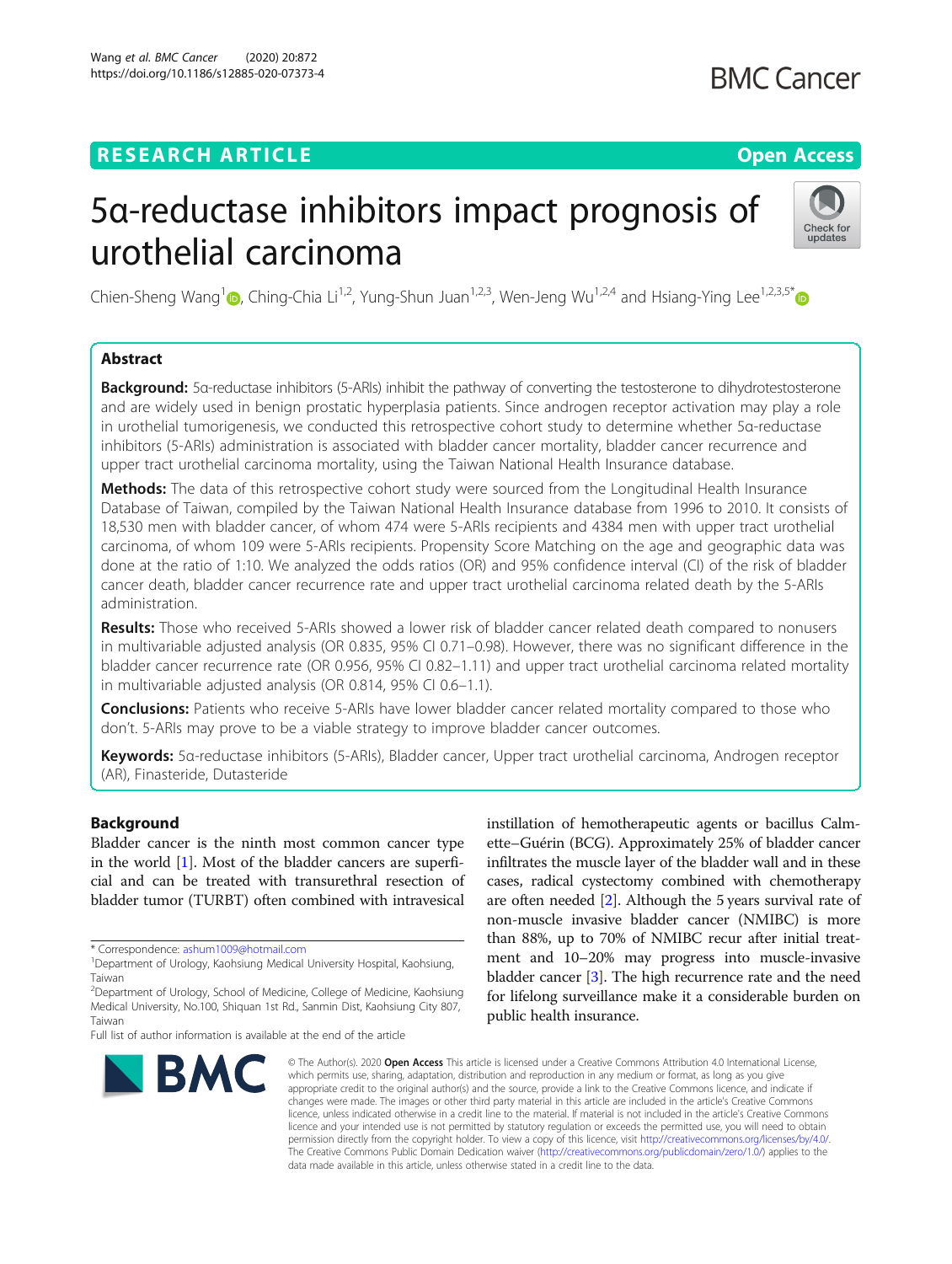Unlike bladder cancer, upper urinary tract carcinoma (UTUC), including renal pelvis and ureter diseases, are uncommon and account for only 5–10% of urothelial carcinoma (UC) in Western countries  $[4]$  but account for 10–25% of all UC in Taiwan. The standard therapy for UTUC is Nephroureterectomy with bladder cuff excision (radical nephroureterectomy). Patients with high-stage disease often have poor prognosis. The 5-year survival rate is  $< 50\%$  for tumor (T) stage T2/3 and  $<$ 10% for patients with T4 UTUC [[5\]](#page-5-0).

The major risk factors for bladder cancer include exposure to cigarette and industrial chemicals, which could explain why bladder cancer is more common in men than in women. However, a previous study has shown that gender remained a significant risk factor with exposure to smoking and industrial chemicals as control variables [\[6](#page-6-0)].

An animal model conducted by Okajima et al. has proposed that androgen receptor (AR) signals may be related to bladder cancer development. They discovered that by blocking the androgen pathway with androgen deprivation therapy may reduce the risk of bladder cancer [[7\]](#page-6-0). Izumi et al. has reported that androgen deprivation therapy (ADT) may have a inhibitory effect on the intravesical recurrence of bladder cancer [[8\]](#page-6-0). As a result, androgen receptor activation may play a role in urothelial tumorigenesis and progression, which makes androgen receptor inactivation a potentially viable urothelial cancer treatment [[9](#page-6-0)].

The enzyme 5α-reductase, which is mainly expressed in the prostate, converts the testosterone to dihydrotestosterone, the main activator of androgen signaling. 5αreductase inhibitors (5-ARIs) such as Finasteride and Dutasteride inhibit the pathway and therefore are widely used in benign prostatic hyperplasia patients. Since androgen receptor activation may play a role in urothelial tumorigenesis, we can presume that 5-ARIs would be beneficial to patients with bladder cancer. The Prostate, Lung, Colon, and Ovarian (PLCO) trial, a large population-based randomized trial designed and sponsored by the National Cancer Institute (NCI), has shown that patients who received the finasteride or dutasteride may have a reduced incidence of bladder cancer compared to nonusers [[10](#page-6-0)]. Similarly, a few studies have also described how 5-ARIs may affect the bladder cancer prognosis [\[11](#page-6-0)–[13](#page-6-0)]. However, by comparing groups between placebo, doxazosin, finasteride, or combination of both treatments, Niranjan et al. discovered a controversial finding that there was no observable relationship between finasteride and bladder cancer incidence [\[14\]](#page-6-0).

In this study, we performed a population based retrospective cohort study to determine whether 5-ARIs usage affects bladder cancer incidence and recurrence, using the Taiwan National Health Insurance (NHI) database. We've also compared the effect on Upper Tract Urothelial Carcinoma and presumed that the prognosis would be better among men who received 5- ARIs compared to nonusers.

#### Methods

#### Study design and data source

This study was approved by our institutional review board (KMUHIRB-EXEMPT(I)-20180044) in Kaohsiung Medical University Chung-Ho Memorial Hospital, Taiwan. Our data were collected from the Longitudinal Health Insurance Database of Taiwan, during the time period of 1998 to 2010. The Longitudinal Health Insurance Database of Taiwan contains diagnoses and procedures recorded at hospital contacts at Taiwan health care units. Since 98% of all patients are covered by our insurance system, the database was presumed to include most of the outpatients and admission medical records in Taiwan. Because 5-ARIs are available only by prescription in Taiwan, they are comprehensively recorded by the database. This study was supervised by the review board of Kaohsiung Medical University Hospital, Kaohsiung, Taiwan.

#### Study population

This is a retrospective design study. Patients with cancer are defined as (1) male patients (2) aged over 18 years old (3) assigned by urologists (4) the ICD-9-CM (The International Classification of Diseases, Ninth Revision, Clinical Modification) diagnostic code 189 for bladder cancer and ICD-9-CM diagnostic code 188 for Upper tract urothelial carcinoma. Patients younger than 18 years old, cases with incomplete demographic data, female patients, and those who were ever diagnosed of other cancer before index time were excluded. Available data included date of cancer diagnosis, primary and secondary treatment (surgery vs other), and the date and cause of death. Information on medication exposure to 5-ARIs was also obtained from the Longitudinal Health Insurance Database of Taiwan under the Anatomical Therapeutic Chemical code G04CB01. Those who have exposure dose equal to and greater than 28 defined daily dose (DDD) were included. Surgical procedures were identified by procedure codes 78008C for transurethral resection of the bladder tumor; 78010C for partial cystectomy; 78011B, 78039B, 78040B, 78012B, 78013B, 78014B, 78041B, 78042B, 78043B, 78044B, 78045B, 78046B for Radical cystectomy. Propensity Score Matching on the age and geographic data was applied at the ratio of 1:10. The comorbidities were defined by ICD-9 diagnostic codes, including diabetes mellitus (ICD-9 diagnostic codes 250), hypertension (401–405), chronic kidney disease (585), and hyperlipidemia (272.0–272.4).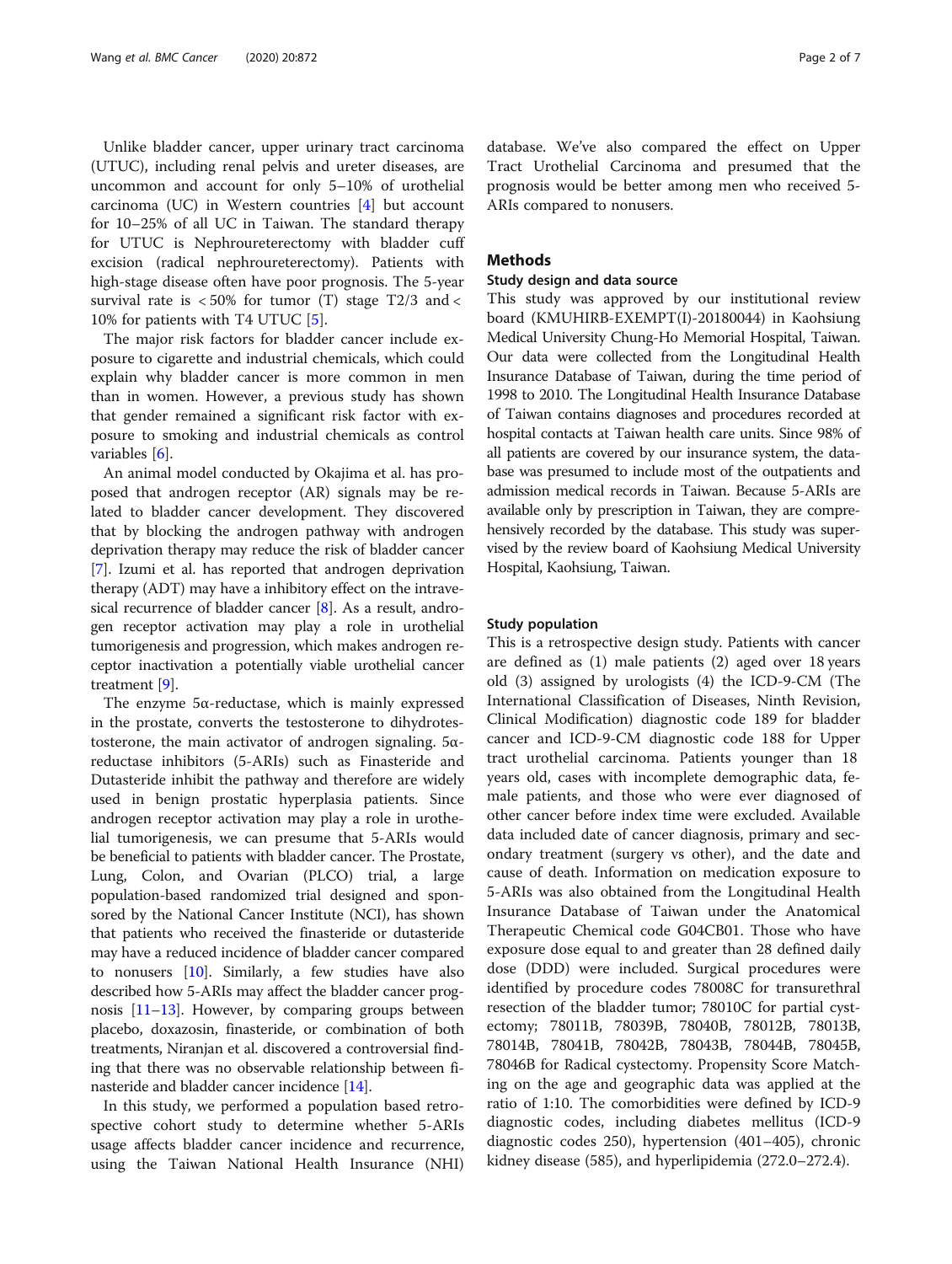#### Statistical analysis

χ2 or Fisher's exact test were used to assess the differences between categorical parameters. We used propensity score matching to reduce the bias of confounding variables. We analyzed the odds ratios (OR) and 95% confidence interval (CI) of the risk of bladder cancer death, recurrence rate, and upper tract urothelial carcinoma death among the use of 5-ARIs using Cox regression adjusted for age, and comorbidities including diabetes mellitus, hypertension, chronic kidney disease and hyperlipidemia. Follow up continued until death, emigration or the common closing date of December 31, 2010, whichever came first. All reported ORs in this article are multivariable adjusted, unless otherwise stated. Statistical significance was set at  $P < 0.05$ . SPSS 20.0 (SPSS Inc., Chicago, IL) was used for all statistical analyses.

#### Results

Among the study population of 18,530 men with bladder cancer, 474 were 5-ARIs recipients. Propensity Score Matching on the age and geographic data was applied at the ratio of 1:10 (Table 1). The number of deaths caused by bladder cancer in the 5-ARIs group was 163 (34.39%), and 1873 (39.51%) in the control group. 185 (44.90%) participants in the 5-ARIs group experienced tumor recurrence, in contrast with the 1851 (44.93%) in the control group.

Table 1 Basic characteristics between 5-ARIs User and

| s applied to the age and |  |  |  |
|--------------------------|--|--|--|
| . <i>.</i>               |  |  |  |

Propensity Score Matching was geographic data at the ratio of 1:10 (Table 2). The number of deaths caused by bladder cancer was 47 (43.12%) in the 5-ARIs group and 525 (48.17%) in the control group.

Among the study population of 4384 men with upper tract urothelial carcinoma, 109 were 5-ARIs recipients.

Compared to nonusers, those who received 5-ARIs showed a lower risk of bladder cancer death in multivariable adjusted analysis (OR 0.835, 95% CI 0.71–0.98, Table [3](#page-3-0) & Fig. [1](#page-3-0)). However, there was no significant difference between men who received 5-ARIs and nonusers in bladder cancer recurrence rate (OR 0.956, 95% CI 0.8[2](#page-4-0)–1.11, Table  $4 \&$  $4 \&$  Fig. 2). As for the upper tract urothelial carcinoma group, there was no significant difference between men who received 5-ARIs and nonusers in mortality rate in multivariable adjusted analysis (OR 0.814, 95% CI 0.6–1.1, Table [3](#page-3-0) & Fig. [3](#page-5-0)).

#### Discussion

Our report is to clarify the association between 5-ARIs and the survival of bladder cancer and upper tract urothelial carcinoma. The mortality rate related to the bladder cancer in the 5-ARIs group (34.39%) was significantly lower compared to the control group (39.51%). (Fig. [1](#page-3-0)) The data from this study were collected from nationwide databases which provided large case number and accurate information on cancer diagnosis, drug

| comparison groups with Bladder Cancer ( $n = 5214$ ) |                       |                     |         |  |  |
|------------------------------------------------------|-----------------------|---------------------|---------|--|--|
|                                                      | 5-ARIs User.<br>n (%) | None User,<br>n (%) | P-value |  |  |
| Case No.                                             | 474                   | 4740                |         |  |  |
| Variables                                            |                       |                     |         |  |  |
| Age (Mean $\pm$ SD)                                  | 76.47 (±7.90)         | 76.60 (±8.51)       | 0.733   |  |  |
| Age category (n, %)                                  |                       |                     |         |  |  |
| < 65                                                 | 42 (8.86)             | 466 (9.83)          |         |  |  |
| $65 - 74$                                            | 153 (32.28)           | 1387 (29.26)        |         |  |  |
| > 75                                                 | 279 (58.86)           | 2887 (60.91)        |         |  |  |
| CCI score (Mean $\pm$ SD)                            | 4.23 $(\pm 2.18)$     | 4.22 $(\pm 2.22)$   | 0.959   |  |  |
| CCI score category                                   |                       |                     |         |  |  |
| $0 \sim 3$                                           | 220 (46.41)           | 2203 (46.48)        |         |  |  |
| $4 \sim 7$                                           | 202 (42.62)           | 2037 (42.97)        |         |  |  |
| $8+$                                                 | 52 (10.97)            | 500 (10.55)         |         |  |  |
| Comorbidity                                          |                       |                     |         |  |  |
| Hypertension                                         | 258 (54.43)           | 2546 (53.71)        | 0.765   |  |  |
| Hyperlipidemia                                       | 88 (18.57)            | 842 (17.76)         | 0.664   |  |  |
| Diabetes mellitus                                    | 114 (24.05)           | 1121 (23.65)        | 0.845   |  |  |
| Chronic Kidney Disease                               | 36 (7.59)             | 378 (7.97)          | 0.771   |  |  |

CCI Charlson Comorbidity Index

**Table 2** Basic characteristics between 5-ARIs User and comparison groups with Upper Tract Urothelial Carcinoma ( $n = 1199$ )

|                           | 5-ARIs User,<br>n (%) | None User,<br>n (%) | P-value |
|---------------------------|-----------------------|---------------------|---------|
| Case No.                  | 109                   | 1090                |         |
| Variables                 |                       |                     |         |
| Age (Mean $\pm$ SD)       | 75.42 (±7.56)         | 75.75 (±7.62)       | 0.668   |
| Age category (n, %)       |                       |                     |         |
| < 65                      | 5 (4.59)              | 87 (7.98)           |         |
| $65 - 74$                 | 44 (40.37)            | 366 (33.58)         |         |
| > 75                      | 60 (55.05)            | 637 (58.44)         |         |
| CCI score (Mean $\pm$ SD) | 4.84 $(\pm 2.55)$     | 4.68 $(\pm 2.40)$   | 0.501   |
| CCI score category        |                       |                     |         |
| $0 \sim 3$                | 38 (34.86)            | 390 (35.78)         |         |
| $4 \sim 7$                | 55 (50.46)            | 547 (50.18)         |         |
| $8+$                      | 16 (14.68)            | 153 (14.04)         |         |
| Comorbidity               |                       |                     |         |
| Hypertension              | 57 (52.29)            | 553 (50.73)         | 0.756   |
| Hyperlipidemia            | 24 (22.02)            | 227 (20.83)         | 0.770   |
| Diabetes mellitus         | 31 (28.44)            | 292 (26.79)         | 0.711   |
| Chronic Kidney Disease    | 17 (15.60)            | 169 (15.50)         | 0.980   |

CCI Charlson Comorbidity Index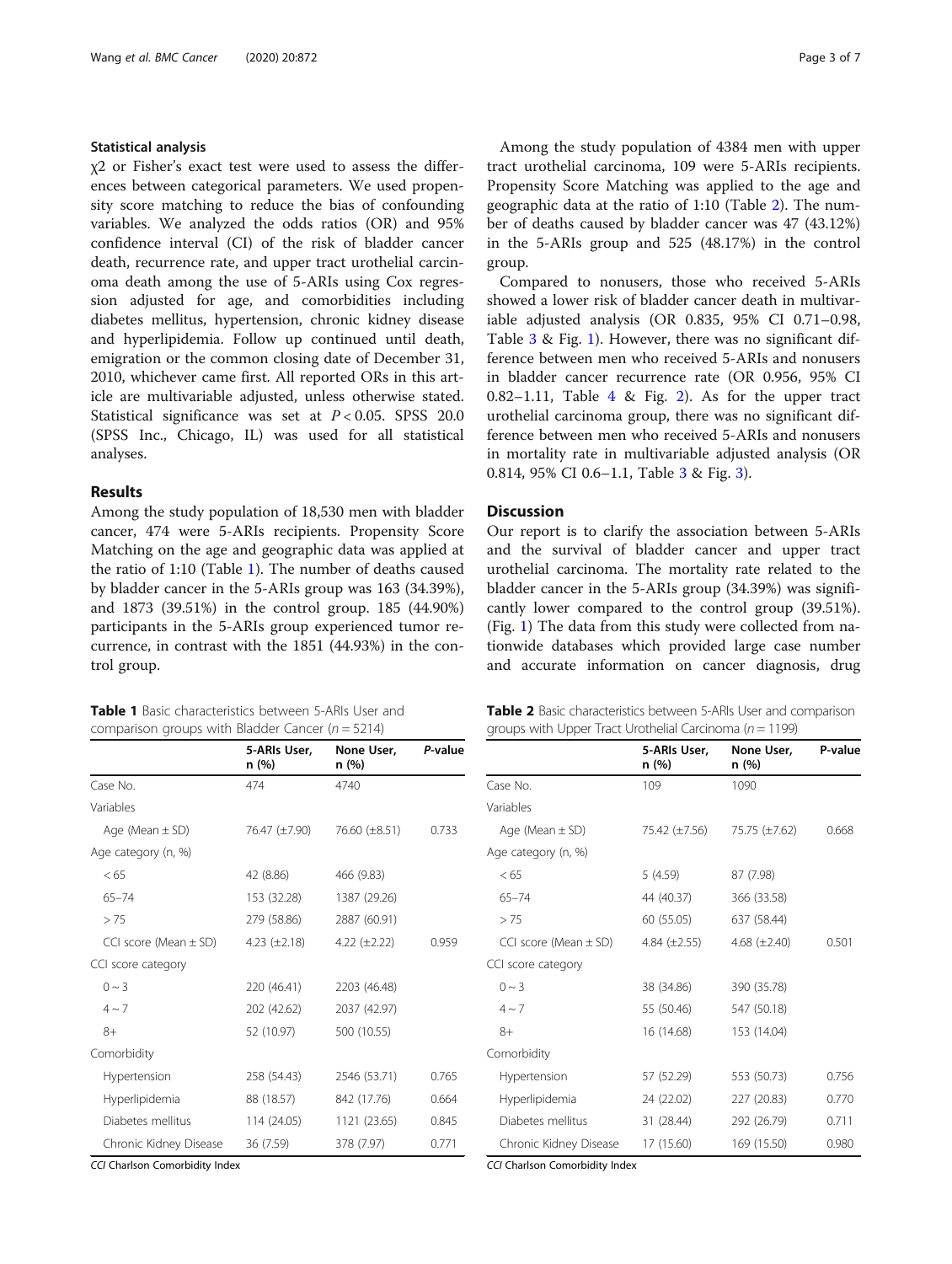| $\tilde{}$<br>$\tilde{\phantom{a}}$ |           |              |         |           |               |         |
|-------------------------------------|-----------|--------------|---------|-----------|---------------|---------|
| <b>Characteristics</b>              | Crude     |              |         | Adjusted  |               |         |
|                                     | <b>OR</b> | 95%Cl        | P-value | <b>OR</b> | 95%Cl         | P-value |
| 5-ARIs                              |           |              |         |           |               |         |
| <b>Bladder Cancer</b>               | 0.826     | $0.7 - 0.97$ | 0.018   | 0.835     | $0.71 - 0.98$ | 0.019   |
| UTUC                                | 0.817     | $0.61 - 1.1$ | 0.179   | 0.814     | $0.6 - 1.1$   | 0.182   |

<span id="page-3-0"></span>Table 3 Conditional logistic regression measured odds ratio and 95% confidence intervals of mortality rate

5-ARIs 5a-reductase inhibitors, UTUC Upper Tract Urothelial Carcinoma, OR odds ratio, CI confidence interval, Adjusted OR Adjusted for age and comorbidities

purchases and cancer related deaths. The exact drug use history enabled us to evaluate the relationship between medication use and cancer related death.

5-ARIs are widely used in patient with benign prostate hyperplasia since it can reduce prostate volume and improve urinary outflow obstruction. But they can also lower the serum prostate-specific antigen (PSA) value by approximately 50%, which may lead to a delay in the diagnosis of prostate cancer [\[15](#page-6-0)]. Some animal studies confirmed that 5a-reductase is also expressed in urothelial cancer cells and dihydrotestosterone may affect the growth of those cells [\[7](#page-6-0)–[9](#page-6-0)]. As a result, 5-ARIs may be beneficial to patients with urothelial cell cancer.

As shown in our study, men using 5-ARIs have lower bladder cancer mortality rate compared to nonusers. Researches regarding the molecular mechanisms of bladder cancer carcinogenesis has outlined the potential role the androgen receptor  $(AR)$  plays  $[16]$  $[16]$ . The exact mechanism remains unclear, but some studies have suggested that AR signaling is associated with deoxyribonucleic acid (DNA) breaks, chromosomal rearrangements, and the suppression of the Uridine 5′-diphospho-glucuronosyltransferase, which play a role in carcinogens elimination [[17,](#page-6-0) [18](#page-6-0)]. Studies involved mouse models have demonstrated that androgen deprivation therapy seems to decrease the incidence of tumorigenesis [\[19](#page-6-0)]. Ding et al. has also suggested that the activation of androgen receptor (AR) may promote bladder cancer cell proliferation and migration  $[20]$  $[20]$ . Therefore, using these findings to prevent bladder cancer seems promising.

Finasteride, a 5-ARIs widely used for benign prostate hyperplasia, was proposed to be associated with a decreased risk of developing bladder cancer (hazard ratio: 0.634; 95% confidence interval, 0.493–0.816;  $p = 0.0004$ ), controlling for age and smoking, in the Prostate, Lung, Colorectal, and Ovarian cancer screening (PLCO) trial [[10\]](#page-6-0). However, it is a retrospective, observational study and the use of finasteride was self-reported, not confirmed by pill counts or prescription analysis; the results should be interpreted with caution.

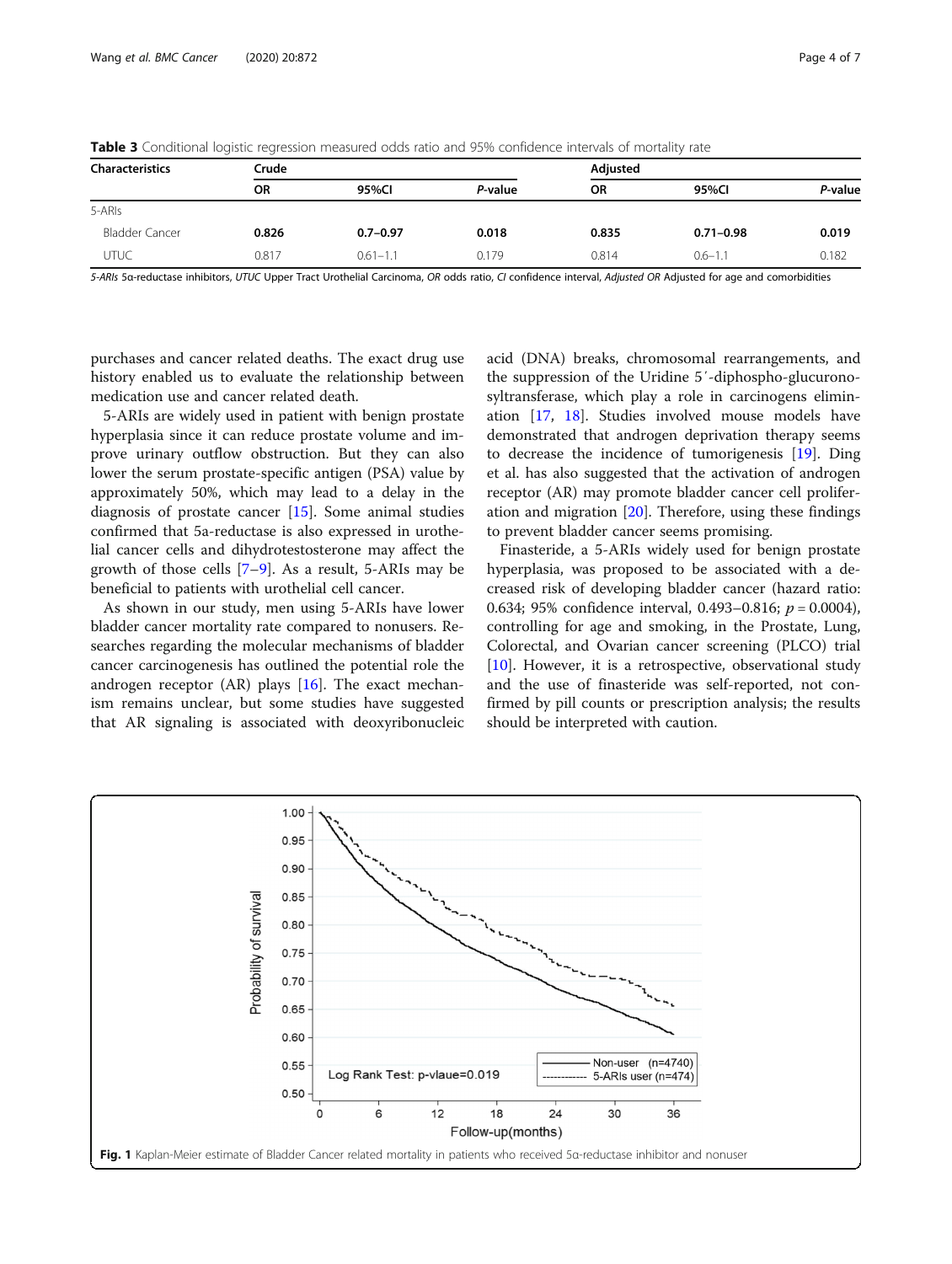| <b>Characteristics</b> | Crude     |               |         | Adjusted  |               |         |
|------------------------|-----------|---------------|---------|-----------|---------------|---------|
|                        | <b>OR</b> | 95%Cl         | P-value | <b>OR</b> | 95%Cl         | P-value |
| 5-ARIs                 |           |               |         |           |               |         |
| Bladder Cancer         | 0.960     | $0.83 - 1.12$ | 0.109   | 0.956     | $0.82 - 1.11$ | 0.105   |

<span id="page-4-0"></span>Table 4 Conditional logistic regression measured odds ratio and 95% confidence intervals of recurrence rate

5-ARIs 5α-reductase inhibitors, OR odds ratio, CI confidence interval, Adjusted OR Adjusted for age and comorbidities

Similar results were also obtained in two other casecontrol studies. Chen et al. found that 5α-reductase genomic alternations were observed in 29% of bladder cancer patients and they discovered that Finasteride has a direct inhibition effect on bladder cancer cell growth [[13\]](#page-6-0). Shiota et al. conducted a cohort study involving 228 Japanese under 5-ARIs or androgen deprivation therapy and suggested that these men were at a lower risk of intravesical recurrence and progression to muscle invasive bladder cancer [\[21\]](#page-6-0). These studies suggest that 5-ARIs may have a potential therapeutic effect in preventing or even treating bladder cancer.

In our country, 5-ARIs is mainly prescribed to those with benign prostate hyperplasia with lower urinary tract symptoms. These patients tend to receive abdominal echo or cystoscopy more often, which increases bladder tumor detection rate and may generate a lead time bias. However, a study conducted by Ville et al. has compared the bladder cancer specific mortality rate between 5- ARIs and  $\alpha$ -blockers, a drug group that may also be affected by the same lead time bias with different medication mechanism. The risk reduction was only discovered in the 5-ARIs group, which indicated that lead time bias could not fully explain the decreased mortality rate [\[22](#page-6-0)].

Contrary to the bladder cancer group, there was no significant difference in the mortality rate of patients with upper tract urothelial carcinoma who received 5- ARIs to nonusers. But since the case number was relatively small compared to the bladder cancer group, further research is required to understand the true therapeutic implications.

The main limitation of the study is its retrospective nature and the 5-ARIs use was not randomized. These needs comprehensive in vitro, in vivo and clinical study in the future for further verification and confirmation of these findings. The demographic data available in our study was analyzed with permitted propensity score, which may improve our study strength. However, we did not collect the data of other risk factors for urothelial cancer, such as smoking status, workers exposed to arylamines and dye industries, or other medication exposure such as Chinese herbal supplements. Therefore, it was impossible to adjust for these factors in our analysis.

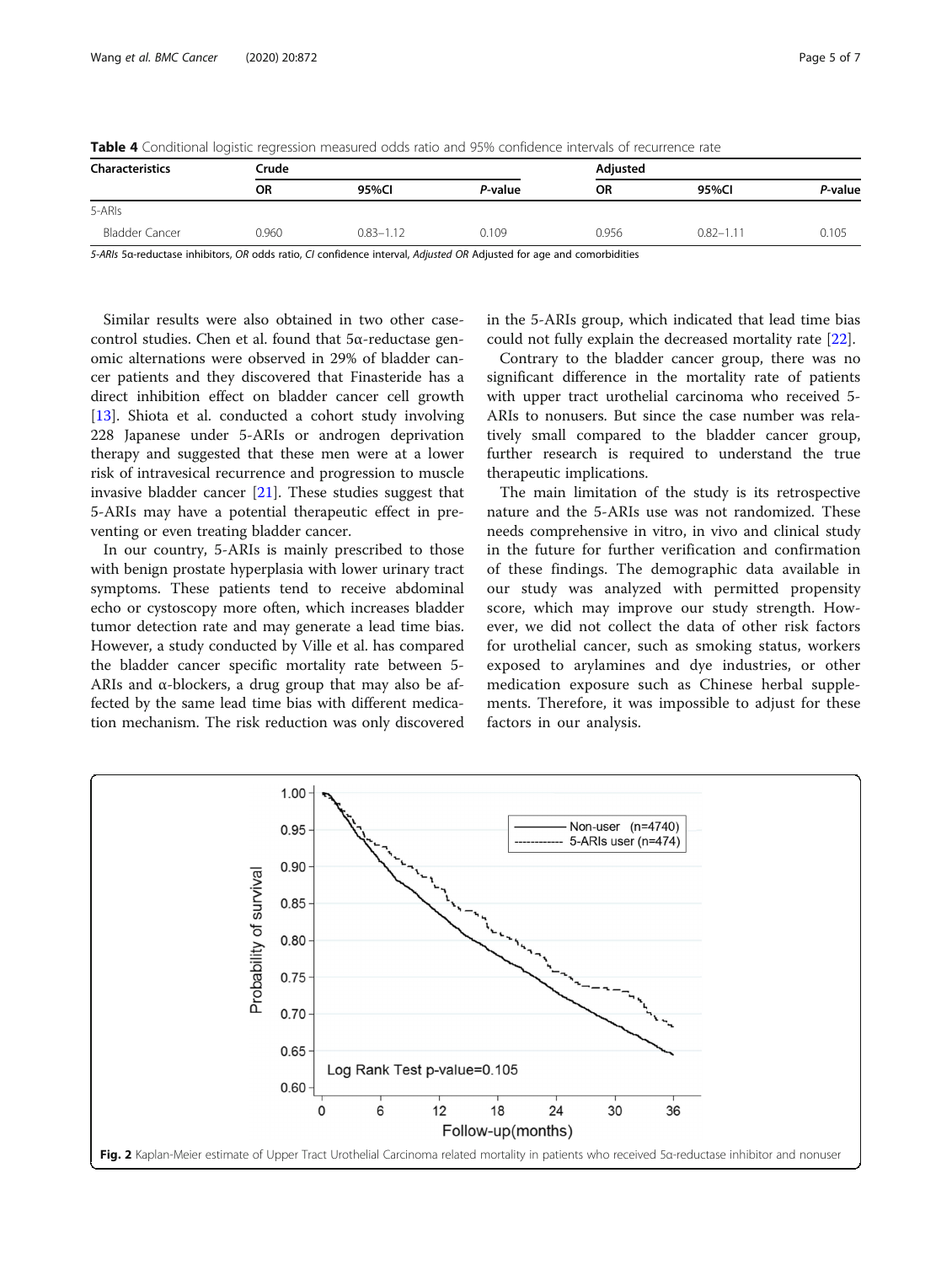<span id="page-5-0"></span>

#### Conclusion

Our study aims to evaluate the role of 5-ARIs in the mortality and recurrence rate of bladder cancer and upper tract urothelial carcinoma. Based on our study, 5- ARIs could potentially reduce the mortality of bladder cancer, which also supports the theory that androgens may suppress bladder cancer progression. Such risk reduction was not observed in men with upper tract urothelial carcinoma. Although these findings are limited by the study's retrospective design and a lack of data on confounders such as smoking history, administering 5-ARIs may still prove to be a possible strategy to improve bladder cancer outcomes.

#### Abbreviations

5-ARIs: 5α-reductase inhibitors; OR: Odds ratios; CI: Confidence interval; AR: Androgen receptor; TURBT: Transurethral resection of bladder tumor; ADT: Androgen deprivation therapy; NCI: National Cancer Institute; ICD-9- CM: The International Classification of Diseases, Ninth Revision, Clinical Modification; PSA: Prostate-specific antigen; DNA: Deoxyribonucleic acid; UTUC: Upper Tract Urothelial Carcinoma; CCI: Charlson Comorbidity Index; NMIBC: Non-muscle invasive bladder cancer; UC: Urothelial carcinoma

#### Acknowledgements

Not applicable.

#### Authors' contributions

All authors have read and approved the manuscript, and ensure that this is the case. CSW: Project development, Data Collection, Data analysis, Manuscript writing. CCL: Project development. YSJ: Project development. WJW: Project development. HYL: Project development, Data Collection, Data analysis.

#### Funding

Not applicable.

#### Availability of data and materials

The datasets used and/or analysed during the current study are available from the corresponding author on reasonable request.

#### Ethics approval and consent to participate

This study was approved by our institutional review board (KMUHIRB-EXEMPT(I)-20180044) in Kaohsiung Medical University Chung-Ho Memorial Hospital, Taiwan.

#### Consent for publication

Not applicable.

#### Competing interests

The authors declare that they have no competing interests.

#### Author details

<sup>1</sup> Department of Urology, Kaohsiung Medical University Hospital, Kaohsiung Taiwan. <sup>2</sup> Department of Urology, School of Medicine, College of Medicine Kaohsiung Medical University, No.100, Shiquan 1st Rd., Sanmin Dist, Kaohsiung City 807, Taiwan. <sup>3</sup>Kaohsiung Municipal Ta-Tung Hospital Kaohsiung, Taiwan. <sup>4</sup>Regenerative Medicine and Cell Therapy Research Center, Kaohsiung Medical University, Kaohsiung, Taiwan. <sup>5</sup>Graduate Institute of Clinical Medicine, College of Medicine, Kaohsiung Medical University, Kaohsiung, Taiwan.

#### Received: 10 April 2020 Accepted: 1 September 2020 Published online: 11 September 2020

#### References

- 1. GLOBOCAN. Estimated Cancer Incidence, Mortality and Prevalence Worldwide in 2012. 2012. Available at: [http://www.globocan.iarc.fr/Default.aspx.](http://www.globocan.iarc.fr/Default.aspx)
- Pashos CL, Botteman MF, Laskin BL, Redaelli A. Bladder cancer epidemiology, diagnosis, and management. Cancer Pract. 2002;10(6):311–22.
- 3. Kaufman DS, Shipley WU, Feldman AS, Jemal A, Siegal R, Ward E, et al. Bladder cancer. Lancet (London, England). 2009;374:239–49. [https://doi.org/](https://doi.org/10.1016/S0140-6736(09)60491-8) [10.1016/S0140-6736\(09\)60491-8.](https://doi.org/10.1016/S0140-6736(09)60491-8)
- 4. Siegel RL, Miller KD, Jemal A. Cancer statistics, 2017. CA Cancer J Clin. 2017; 67:7–30.
- 5. Lughezzani G, Burger M, Margulis V, et al. Prognostic factors in upper urinary tract urothelial carcinomas: a comprehensive review of the current literature. Eur Urol. 2012;62:100–14.